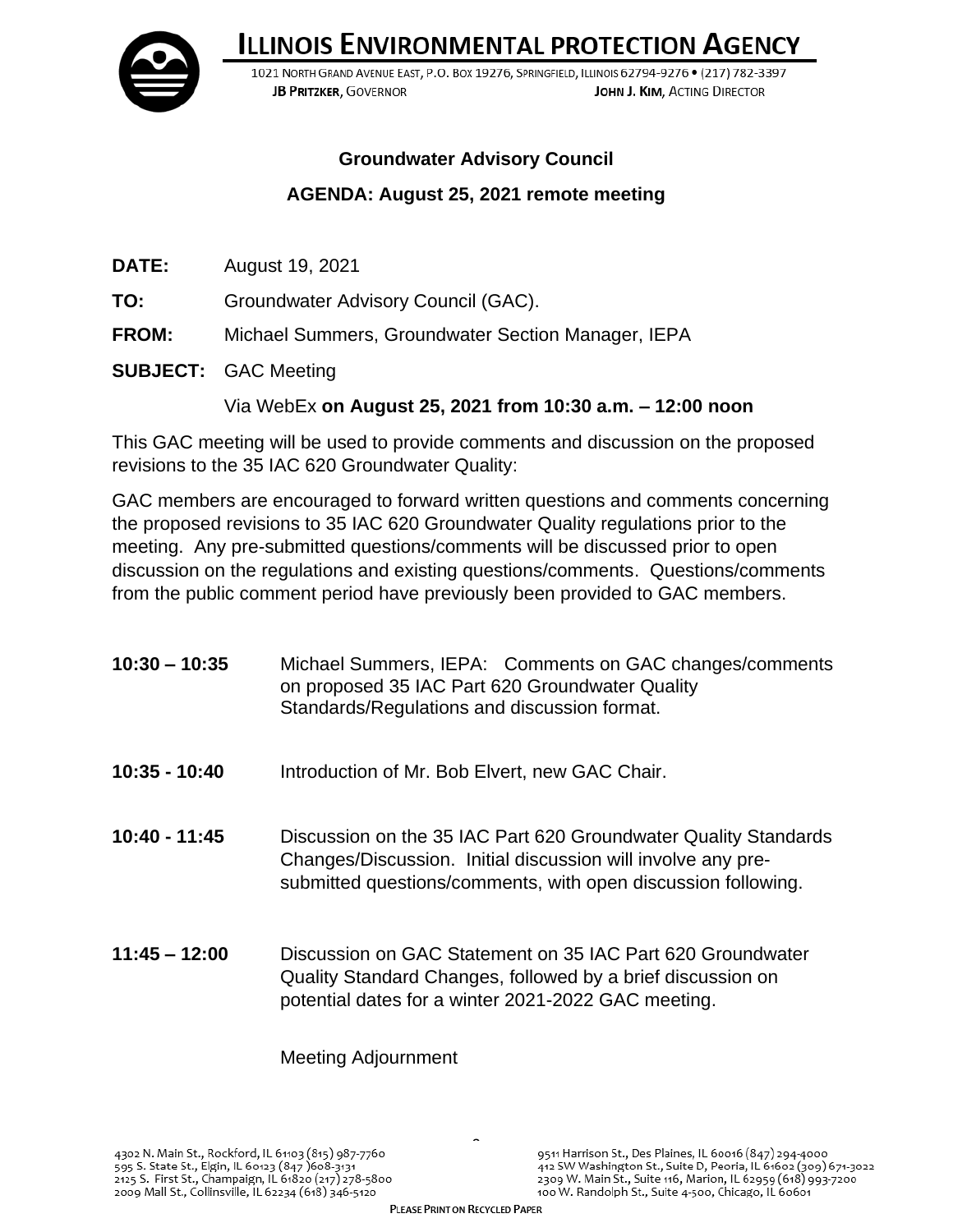**When it's time, join your Webex meeting here.** 

[Join meeting](https://illinois.webex.com/illinois/j.php?MTID=m65ad17e907c54ea3477f2f09e93a234a)

**More ways to join:** 

**Join from the meeting link** 

<https://illinois.webex.com/illinois/j.php?MTID=m65ad17e907c54ea3477f2f09e93a234a>

**Join by meeting number** 

Meeting number (access code): 177 743 7615

Meeting password: 95343520

**Tap to join from a mobile device (attendees only)** [+1-415-655-0002,,1777437615##](tel:%2B1-415-655-0002,,*01*1777437615%23%23*01*) US Toll

**Join by phone** +1-415-655-0002 US Toll [Global call-in numbers](https://illinois.webex.com/illinois/globalcallin.php?MTID=m582d12321b286af278f65e603a7386a1)

**Join from a video system or application** Dial [1777437615@illinois.webex.com](sip:1777437615@illinois.webex.com) You can also dial 173.243.2.68 and enter your meeting number.

**Join using Microsoft Lync or Microsoft Skype for Business**